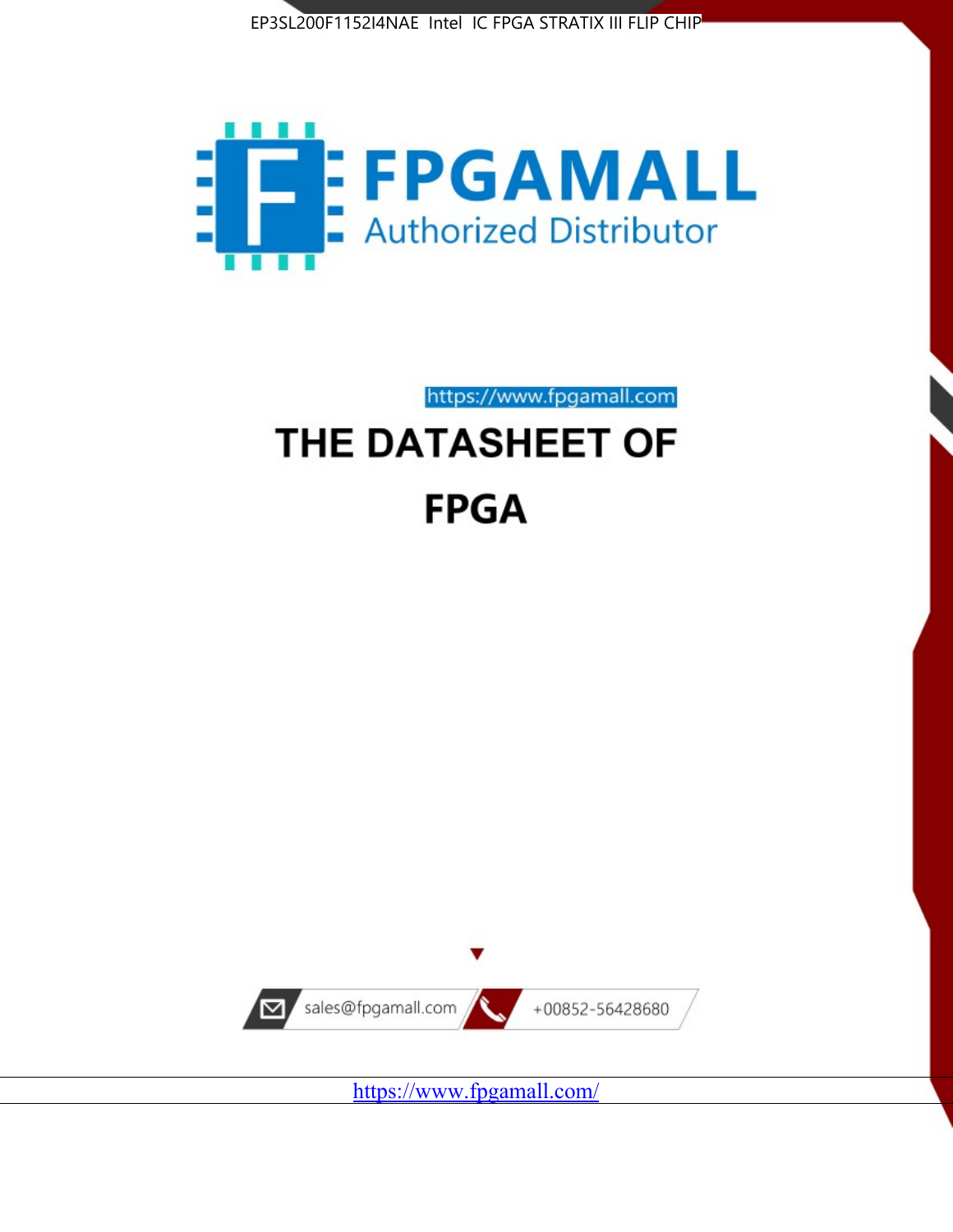EP3SL200F1152I4NAE Intel IC FPGA STRATIX III FLIP CHIP



# **1. Stratix III Device Family Overview**

**SIII51001-1.8**

The Stratix® III family provides one of the most architecturally advanced, high-performance, low-power FPGAs in the marketplace.

Stratix III FPGAs lower power consumption through Altera's innovative Programmable Power Technology, which provides the ability to turn on the performance where needed and turn down the power consumption for blocks not in use. Selectable Core Voltage and the latest in silicon process optimizations are also employed to deliver the industry's lowest power, high-performance FPGAs.

Specifically designed for ease of use and rapid system integration, the Stratix III FPGA family offers two variants optimized to meet different application needs:

- The Stratix III *L* family provides balanced logic, memory, and multiplier ratios for mainstream applications.
- The Stratix III *E* family is memory- and multiplier-rich for data-centric applications.

Modular I/O banks with a common bank structure for vertical migration lend efficiency and flexibility to the high-speed I/O. Package and die enhancements with dynamic on-chip termination, output delay, and current strength control provide best-in-class signal integrity.

Based on a 1.1-V, 65-nm all-layer copper SRAM process, the Stratix III family is a programmable alternative to custom ASICs and programmable processors for high-performance logic, digital signal processing (DSP), and embedded designs.

Stratix III devices include optional configuration bit stream security through volatile or non-volatile 256-bit Advanced Encryption Standard (AES) encryption. Where ultra-high reliability is required, Stratix III devices include automatic error detection circuitry to detect data corruption by soft errors in the configuration random-access memory (CRAM) and user memory cells.

# **Features Summary**

Stratix III devices offer the following features:

- 48,000 to 338,000 equivalent logic elements (LEs) (refer to Table 1–1)
- 2,430 to 20,497 Kbits of enhanced TriMatrix memory consisting of three RAM block sizes to implement true dual-port memory and FIFO buffers
- High-speed DSP blocks provide dedicated implementation of 9×9, 12×12, 18×18, and 36×36 multipliers (at up to 550 MHz), multiply-accumulate functions, and finite impulse response (FIR) filters
- I/O:GND:PWR ratio of 8:1:1 along with on-die and on-package decoupling for robust signal integrity
- Programmable Power Technology, which minimizes power while maximizing device performance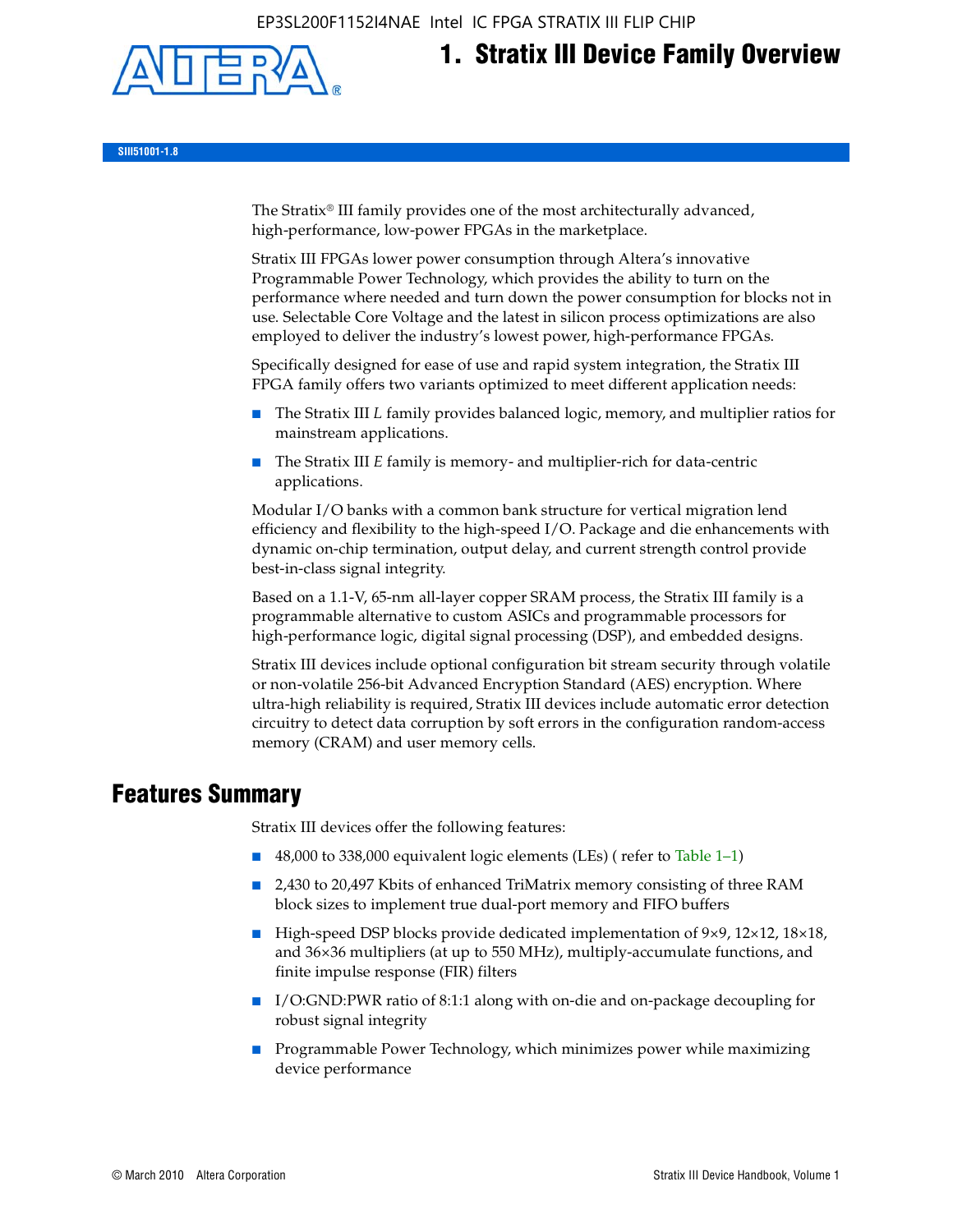- Selectable Core Voltage, available in low-voltage devices (L ordering code suffix), enables selection of lowest power or highest performance operation
- Up to 16 global clocks, 88 regional clocks, and 116 peripheral clocks per device
- Up to 12 phase-locked loops (PLLs) per device that support PLL reconfiguration, clock switchover, programmable bandwidth, clock synthesis, and dynamic phase shifting
- Memory interface support with dedicated DQS logic on all I/O banks
- Support for high-speed external memory interfaces including DDR, DDR2, DDR3 SDRAM, RLDRAM II, QDR II, and QDR II+ SRAM on up to 24 modular I/O banks
- Up to 1,104 user I/O pins arranged in 24 modular I/O banks that support a wide range of industry I/O standards
- Dynamic On-Chip Termination (OCT) with auto calibration support on all  $I/O$ banks
- High-speed differential I/O support with serializer/deserializer (SERDES) and dynamic phase alignment (DPA) circuitry for 1.6 Gbps performance
- Support for high-speed networking and communications bus standards including SPI-4.2, SFI-4, SGMII, Utopia IV, 10 Gigabit Ethernet XSBI, Rapid I/O, and NPSI
- The only high-density, high-performance FPGA with support for 256-bit AES volatile and non-volatile security key to protect designs
- Robust on-chip hot socketing and power sequencing support
- Integrated cyclical redundancy check (CRC) for configuration memory error detection with critical error determination for high availability systems support
- Built-in error correction coding (ECC) circuitry to detect and correct data errors in M144K TriMatrix memory blocks
- Nios<sup>®</sup> II embedded processor support
- Support for multiple intellectual property megafunctions from Altera® MegaCore® functions and Altera Megafunction Partners Program (AMPPSM)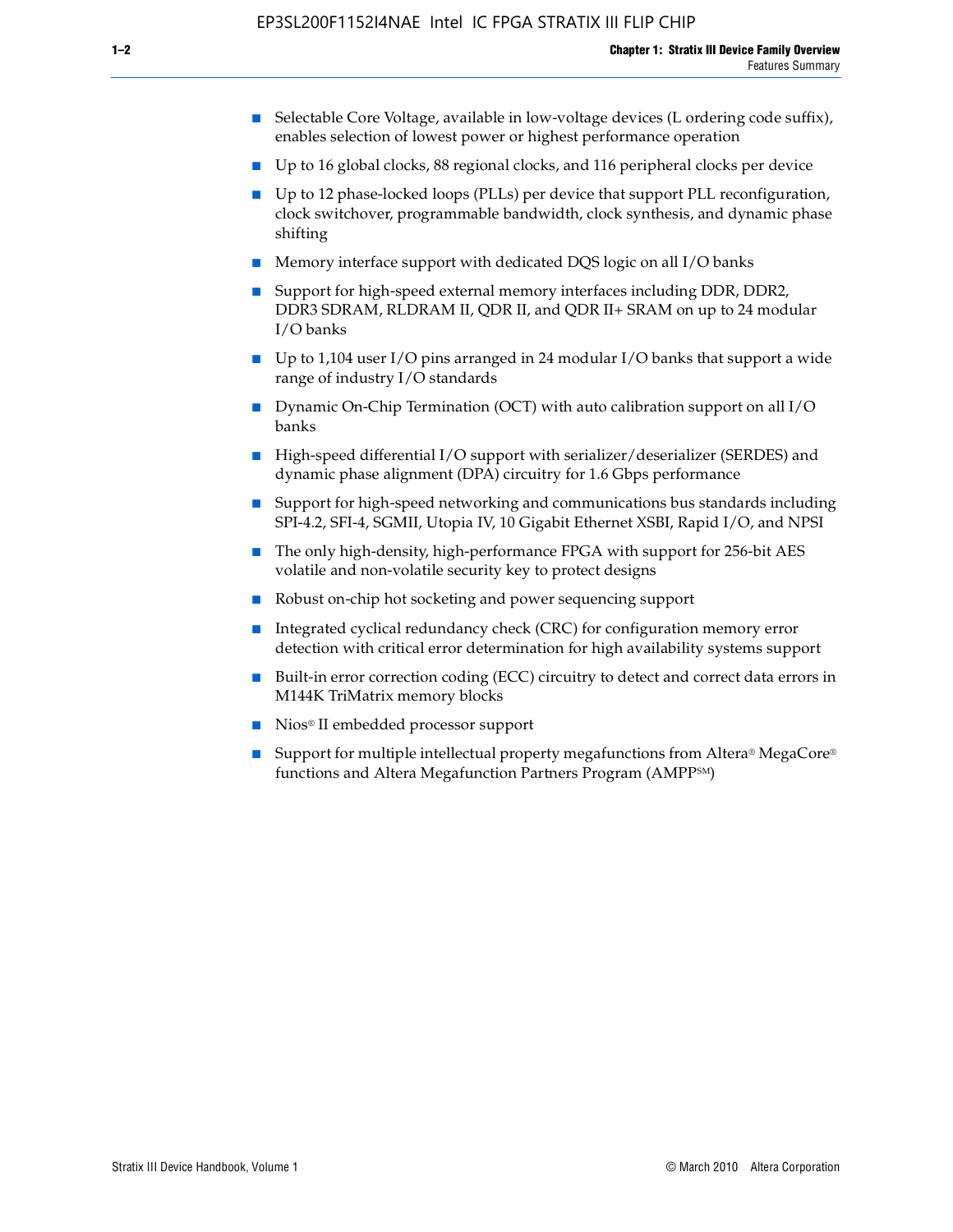#### Table 1–1 lists the Stratix III FPGA family features.

|                                                 | Device/<br><b>Feature</b> | <b>ALMs</b> | <b>LEs</b> | <b>M9K</b><br><b>Blocks</b> | <b>M144K</b><br><b>Blocks</b> | <b>MLAB</b><br><b>Blocks</b> | <b>Total</b><br>Embedded<br><b>RAM Kbits</b> | <b>MLAB</b><br><b>RAM</b><br><b>Kbits</b><br>(1) | <b>Total</b><br><b>RAM</b><br>Kbits $(2)$ | $18\times18$ -bit<br><b>Multipliers</b><br>(FIR Mode) | <b>PLLs</b><br>(3) |
|-------------------------------------------------|---------------------------|-------------|------------|-----------------------------|-------------------------------|------------------------------|----------------------------------------------|--------------------------------------------------|-------------------------------------------|-------------------------------------------------------|--------------------|
|                                                 | EP3SL50                   | 19K         | 47.5K      | 108                         | 6                             | 950                          | 1,836                                        | 297                                              | 2,133                                     | 216                                                   | 4                  |
|                                                 | EP3SL70                   | 27K         | 67.5K      | 150                         | 6                             | 1,350                        | 2,214                                        | 422                                              | 2,636                                     | 288                                                   | 4                  |
| <b>Stratix III</b>                              | EP3SL110                  | 43K         | 107.5K     | 275                         | 12                            | 2,150                        | 4,203                                        | 672                                              | 4,875                                     | 288                                                   | 8                  |
| Logic<br>Family                                 | EP3SL150                  | 57K         | 142.5K     | 355                         | 16                            | 2,850                        | 5,499                                        | 891                                              | 6,390                                     | 384                                                   | 8                  |
|                                                 | EP3SL200                  | 80K         | 200K       | 468                         | 36                            | 4,000                        | 9,396                                        | 1,250                                            | 10,646                                    | 576                                                   | 12                 |
|                                                 | EP3SL340                  | 135K        | 337.5K     | 1,040                       | 48                            | 6,750                        | 16,272                                       | 2,109                                            | 18,381                                    | 576                                                   | 12                 |
|                                                 | EP3SE50                   | 19K         | 47.5K      | 400                         | 12                            | 950                          | 5,328                                        | 297                                              | 5.625                                     | 384                                                   | 4                  |
| <b>Stratix III</b><br><b>Enhanced</b><br>Family | EP3SE80                   | 32K         | 80K        | 495                         | 12                            | 1,600                        | 6,183                                        | 500                                              | 6,683                                     | 672                                                   | 8                  |
|                                                 | EP3SE110                  | 43K         | 107.5K     | 639                         | 16                            | 2,150                        | 8,055                                        | 672                                              | 8,727                                     | 896                                                   | 8                  |
|                                                 | EP3SE260                  | 102K        | 255K       | 864                         | 48                            | 5,100                        | 14,688                                       | 1,594                                            | 16,282                                    | 768                                                   | 12                 |

**Table 1–1.** FPGA Family Features for Stratix III Devices

**Notes to Table 1–1:**

(1) MLAB ROM mode supports twice the number of MLAB RAM Kbits.

(2) For total ROM Kbits, use this equation to calculate: Total ROM Kbits = Total Embedded RAM Kbits +  $[(# of MLAB blocks × 640)/1024]$ 

(3) The availability of the PLLs shown in this column is based on the device with the largest package. Refer to the *[Clock Networks and PLLs in Stratix](http://www.altera.com/literature/hb/stx3/stx3_siii51006.pdf)  [III Devices](http://www.altera.com/literature/hb/stx3/stx3_siii51006.pdf)* chapter in volume 1 of the *Stratix III Device Handbook* for the availability of the PLLs for each device.

> The Stratix III logic family (*L*) offers balanced logic, memory, and multipliers to address a wide range of applications, while the enhanced family (*E*) offers more memory and multipliers per logic and is ideal for wireless, medical imaging, and military applications.

Stratix III devices are available in space-saving FineLine BGA (FBGA) packages (refer to Table 1–2 and Table 1–3).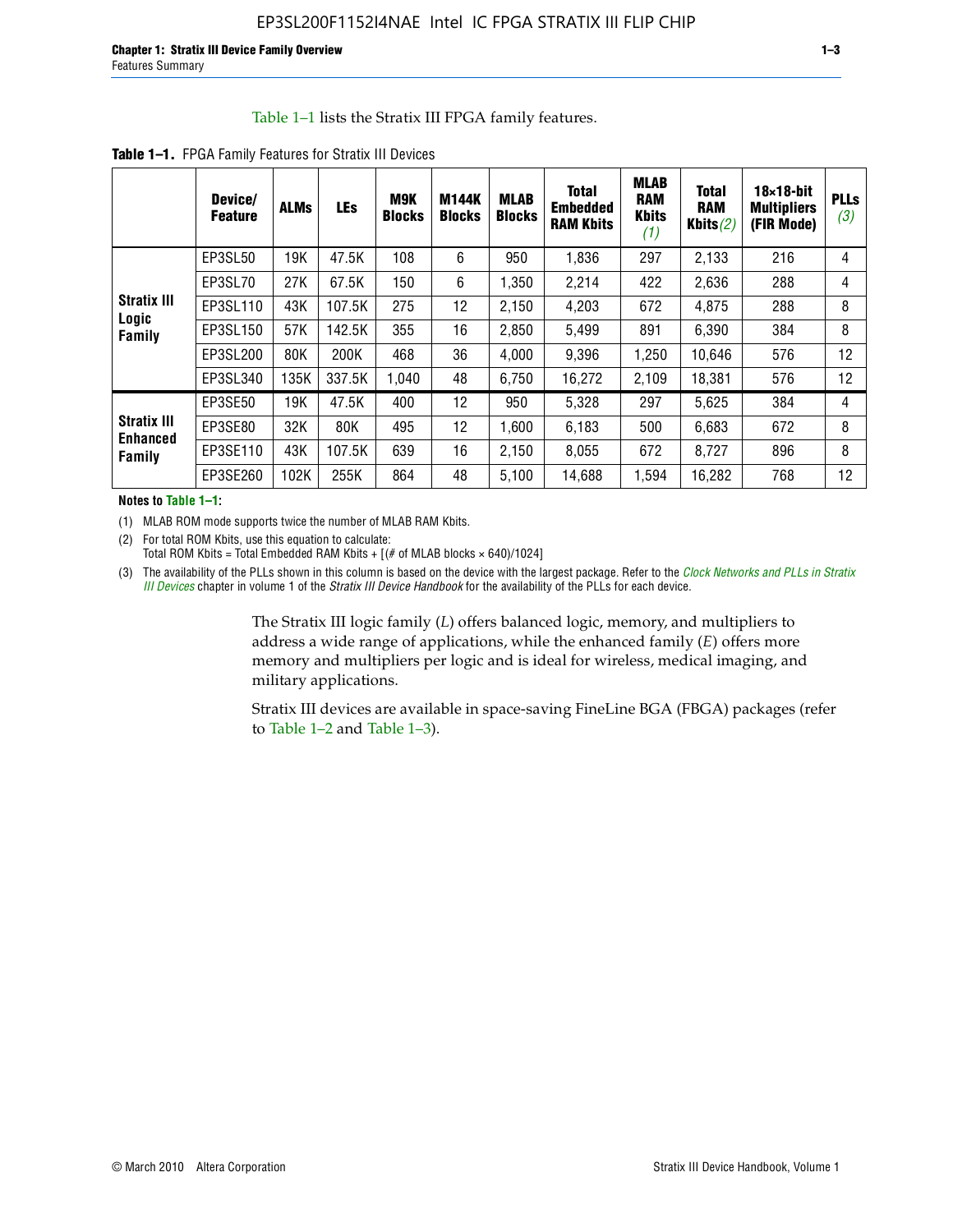Table 1–2 lists the Stratix III FPGA package options and I/O pin counts.

| <b>Device</b> | 484-Pin<br><b>FineLine</b><br>BGA(2) | <b>780-Pin</b><br><b>FineLine</b><br>BGA(2) | <b>1152-Pin</b><br><b>FineLine</b><br>BGA(2) | <b>1517-Pin</b><br><b>FineLine BGA</b><br>(3) | <b>1760-Pin</b><br><b>FineLine BGA</b><br>(3) |
|---------------|--------------------------------------|---------------------------------------------|----------------------------------------------|-----------------------------------------------|-----------------------------------------------|
| EP3SL50       | 296                                  | 488                                         |                                              |                                               |                                               |
| EP3SL70       | 296                                  | 488                                         |                                              |                                               |                                               |
| EP3SL110      |                                      | 488                                         | 744                                          |                                               |                                               |
| EP3SL150      |                                      | 488                                         | 744                                          |                                               |                                               |
| EP3SL200      |                                      | 488 $(5)$                                   | 744                                          | 976                                           |                                               |
| EP3SL340      |                                      |                                             | 744 $(4)$                                    | 976                                           | 1,120                                         |
| EP3SE50       | 296                                  | 488                                         |                                              |                                               |                                               |
| EP3SE80       |                                      | 488                                         | 744                                          |                                               |                                               |
| EP3SE110      |                                      | 488                                         | 744                                          |                                               |                                               |
| EP3SE260      |                                      | '488(5)                                     | 744                                          | 976                                           |                                               |

**Table 1–2.** Package Options and I/O Pin Counts *(Note 1)*

**Notes to Table 1–2:**

(1) The arrows indicate vertical migration.

- (2) All I/O pin counts include eight dedicated clock inputs (CLK1p, CLK1n, CLK3p, CLK3n, CLK8p, CLK8n, CLK10p, and CLK10n) that can be used for data inputs.
- (3) All I/O pin counts include eight dedicated clock inputs (CLK1p, CLK1n, CLK3p, CLK3n, CLK8p, CLK8n, CLK10p, and CLK10n) and eight dedicated corner PLL clock inputs (PLL\_L1\_CLKp, PLL\_L1\_CLKn, PLL\_L4\_CLKp, PLL\_L4\_CLKn, PLL\_R4\_CLKp, PLL\_R4\_CLKn, PLL\_R1\_CLKp, and PLL\_R1\_CLKn) that can be used for data inputs.
- (4) The EP3SL340 FPGA is offered only in the H1152 package, but not offered in the F1152 package.
- (5) The EP3SE260 and EP3SL200 FPGAs are offered only in the H780 package, but not offered in the F780 package.

All Stratix III devices support vertical migration within the same package (for example, you can migrate between the EP3SL50 and EP3SL70 devices in the 780-pin FineLine BGA package). Vertical migration allows you to migrate to devices whose dedicated pins, configuration pins, and power pins are the same for a given package across device densities.

To ensure that a board layout supports migratable densities within one package offering, enable the applicable vertical migration path within the Quartus® II software. On the Assignments menu, point to **Device** and click **Migration Devices**. You can migrate from the *L* family to the *E* family without increasing the number of LEs available. This minimizes the cost of vertical migration.

Table 1–3 lists the Stratix III FineLine BGA (FBGA) package sizes.

| <b>Table 1-3.</b> FineLine BGA Package Sizes |  |
|----------------------------------------------|--|
|----------------------------------------------|--|

| <b>Dimension</b>     | <b>484 Pin</b> | <b>780 Pin</b> | <b>1152 Pin</b> | <b>1517 Pin</b> | <b>1760 Pin</b> |
|----------------------|----------------|----------------|-----------------|-----------------|-----------------|
| Pitch (mm)           | 1.00           | 1.00           | 1.00            | 1.00            | 1.00            |
| Area $(mm2)$         | 529            | 841            | 1.225           | 1.600           | 1.849           |
| Length/Width (mm/mm) | 23/23          | 29/29          | 35/35           | 40/40           | 43/43           |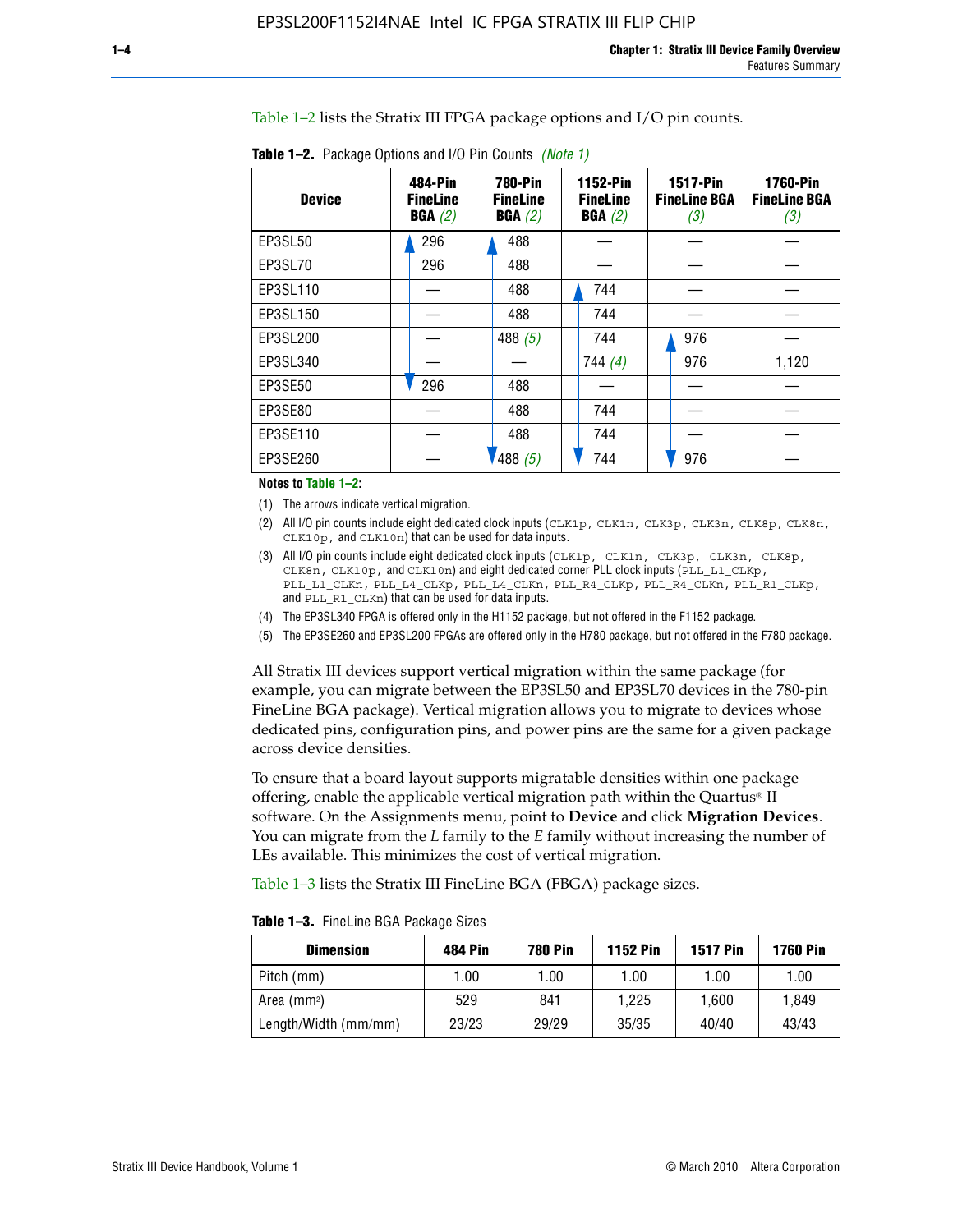Table 1–4 lists the Stratix III Hybrid FineLine BGA (HBGA) package sizes.

**Table 1–4.** Hybrid FineLine BGA Package Sizes

| <b>Dimension</b>     | <b>780 Pin</b> | <b>1152 Pin</b> |
|----------------------|----------------|-----------------|
| Pitch (mm)           | 1.00           | 1.00            |
| Area $(mm^2)$        | 1.089          | 1.600           |
| Length/Width (mm/mm) | 33/33          | 40/40           |

Stratix III devices are available in up to three speed grades: –2, –3, and –4, with –2 being the fastest. Stratix III devices are offered in both commercial and industrial temperature range ratings with leaded and lead-free packages. Selectable Core Voltage is available in specially marked low-voltage devices (*L* ordering code suffix).

Table 1–5 lists the Stratix III device speed grades.

Table 1-5. Speed Grades for Stratix III Devices (Part 1 of 2)

| <b>Device</b> | <b>Temperature</b><br>Grade | 484 - Pin<br><b>FineLine</b><br><b>BGA</b> | <b>780-Pin</b><br><b>FineLine</b><br><b>BGA</b> | <b>780-Pin</b><br><b>Hybrid</b><br><b>FineLine</b><br><b>BGA</b> | 1152-Pin<br><b>FineLine</b><br><b>BGA</b> | 1152-Pin<br><b>Hybrid</b><br><b>FineLine</b><br><b>BGA</b> | <b>1517-Pin</b><br><b>FineLine</b><br><b>BGA</b> | 1760-Pin<br><b>FineLine</b><br><b>BGA</b> |
|---------------|-----------------------------|--------------------------------------------|-------------------------------------------------|------------------------------------------------------------------|-------------------------------------------|------------------------------------------------------------|--------------------------------------------------|-------------------------------------------|
| EP3SL50       | Commercial                  | $-2, -3, -4,$<br>$-4L$                     | $-2, -3, -4,$<br>$-4L$                          |                                                                  |                                           |                                                            |                                                  |                                           |
|               | Industrial                  | $-3, -4, -4L$                              | $-3, -4, -4L$                                   | $\equiv$                                                         | $\equiv$                                  | $\equiv$                                                   | $\equiv$                                         | $\overline{\phantom{0}}$                  |
| EP3SL70       | Commercial                  | $-2, -3, -4,$<br>$-41$                     | $-2, -3, -4,$<br>$-41$                          |                                                                  |                                           |                                                            |                                                  |                                           |
|               | Industrial                  | $-3, -4, -4L$                              | $-3, -4, -4L$                                   |                                                                  | $\overline{\phantom{0}}$                  | $\equiv$                                                   | $\equiv$                                         | $\equiv$                                  |
| EP3SL110      | Commercial                  |                                            | $-2, -3, -4,$<br>$-4L$                          |                                                                  | $-2, -3, -4,$<br>$-4L$                    |                                                            |                                                  |                                           |
|               | Industrial                  | $\equiv$                                   | $-3, -4, -4L$                                   |                                                                  | $-3, -4, -4L$                             | $\frac{1}{2}$                                              | $\equiv$                                         | $\equiv$                                  |
| EP3SL150      | Commercial                  |                                            | $-2, -3, -4,$<br>$-41$                          |                                                                  | $-2, -3, -4,$<br>$-41$                    |                                                            |                                                  |                                           |
|               | Industrial                  | $\overline{\phantom{m}}$                   | $-3, -4, -4L$                                   | $\overline{\phantom{m}}$                                         | $-3, -4, -4L$                             | $\overline{\phantom{m}}$                                   |                                                  | $\overbrace{\phantom{12322111}}$          |
| EP3SL200      | Commercial                  |                                            |                                                 | $-2, -3, -4,$<br>$-4L$                                           | $-2,-3,-4,$<br>$-4L$                      |                                                            | $-2,-3,-4,$<br>$-4L$                             |                                           |
|               | Industrial (1)              | $\equiv$                                   | $\equiv$                                        | $-3, -4, -4L$                                                    | $-3, -4, -4L$                             | $\frac{1}{1}$                                              | $-3, -4, -4L$                                    | $\equiv$                                  |
| EP3SL340      | Commercial                  | $\equiv$                                   | $\qquad \qquad$                                 | $\qquad \qquad$                                                  | $\overline{\phantom{m}}$                  |                                                            | $-2, -3, -4$ $-2, -3, -4$                        | $-2, -3, -4$                              |
|               | Industrial (1)              |                                            | $\equiv$                                        | $\overline{\phantom{0}}$                                         | $-$                                       |                                                            | $-3, -4, -4$ $-3, -4, -4$                        | $-3, -4, -4L$                             |
| EP3SE50       | Commercial                  | $-2, -3, -4,$<br>$-4L$                     | $-2, -3, -4,$<br>$-4L$                          |                                                                  |                                           |                                                            |                                                  |                                           |
|               | Industrial                  | $-3, -4, -4L$                              | $-3, -4, -4L$                                   | $\equiv$                                                         | $\equiv$                                  | $\overline{\phantom{0}}$                                   | $\equiv$                                         | $\overline{\phantom{0}}$                  |
| EP3SE80       | Commercial                  |                                            | $-2, -3, -4,$<br>$-41$                          |                                                                  | $-2, -3, -4,$<br>$-41$                    |                                                            |                                                  |                                           |
|               | Industrial                  | $\overline{\phantom{m}}$                   | $-3, -4, -4L$                                   |                                                                  | $-3, -4, -4L$                             | $\qquad \qquad$                                            | $\equiv$                                         |                                           |
| EP3SE110      | Commercial                  |                                            | $-2, -3, -4,$<br>$-4L$                          |                                                                  | $-2, -3, -4,$<br>$-4L$                    |                                                            |                                                  |                                           |
|               | Industrial                  |                                            | $-3, -4, -4L$                                   | $\equiv$                                                         | $-3, -4, -4L$                             |                                                            |                                                  |                                           |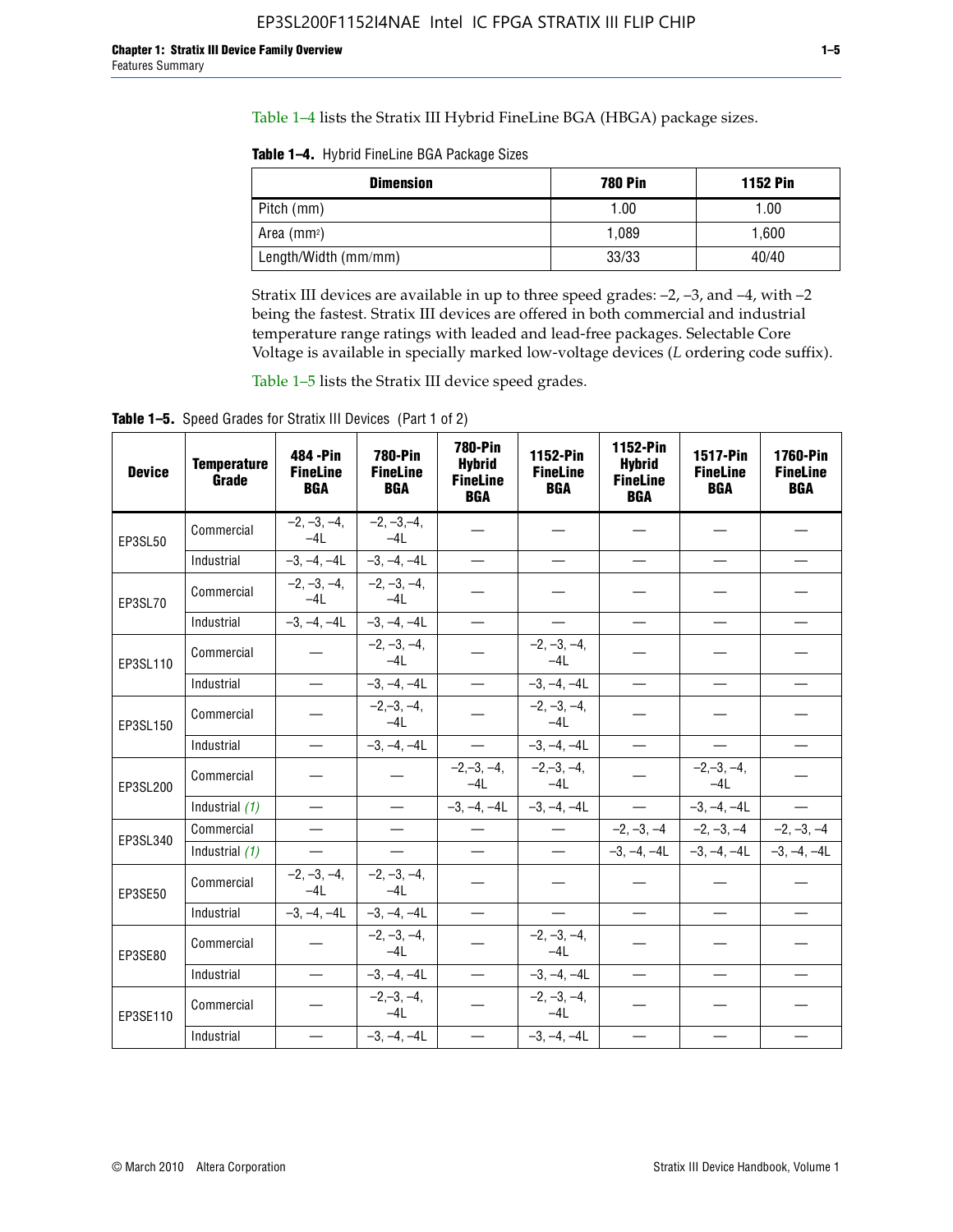| <b>Device</b> | <b>Temperature</b><br>Grade | 484 - Pin<br><b>FineLine</b><br><b>BGA</b> | <b>780-Pin</b><br><b>FineLine</b><br><b>BGA</b> | <b>780-Pin</b><br><b>Hybrid</b><br><b>FineLine</b><br><b>BGA</b> | 1152-Pin<br><b>FineLine</b><br><b>BGA</b> | 1152-Pin<br><b>Hybrid</b><br><b>FineLine</b><br><b>BGA</b> | <b>1517-Pin</b><br><b>FineLine</b><br><b>BGA</b> | 1760-Pin<br><b>FineLine</b><br><b>BGA</b> |
|---------------|-----------------------------|--------------------------------------------|-------------------------------------------------|------------------------------------------------------------------|-------------------------------------------|------------------------------------------------------------|--------------------------------------------------|-------------------------------------------|
| EP3SE260      | Commercial                  |                                            |                                                 | $-2, -3, -4,$<br>$-4L$                                           | $-2, -3, -4,$<br>$-4L$                    |                                                            | $-2, -3, -4,$<br>$-4L$                           |                                           |
|               | Industrial $(1)$            |                                            |                                                 | $-3, -4, -4L$                                                    | $-3, -4, -4L$                             |                                                            | $-3, -4, -4L$                                    |                                           |

| <b>Table 1–5.</b> Speed Grades for Stratix III Devices (Part 2 of 2) |  |  |
|----------------------------------------------------------------------|--|--|
|                                                                      |  |  |

**Note to Table 1–5:**

(1) For EP3SL340, EP3SL200, and EP3SE260 devices, the industrial junction temperature range for –4L is 0–100°C, regardless of supply voltage.

# **Architecture Features**

The following section describes the various features of the Stratix III family FPGAs.

# **Logic Array Blocks and Adaptive Logic Modules**

The Logic Array Block (LAB) is composed of basic building blocks known as Adaptive Logic Modules (ALMs) that can be configured to implement logic, arithmetic, and register functions. Each LAB consists of ten ALMs, carry chains, shared arithmetic chains, LAB control signals, local interconnect, and register chain connection lines. ALMs are part of a unique, innovative logic structure that delivers faster performance, minimizes area, and reduces power consumption. ALMs expand the traditional 4-input look-up table architecture to 7 inputs, increasing performance by reducing LEs, logic levels, and associated routing. In addition, ALMs maximize DSP performance with dedicated functionality to efficiently implement adder trees and other complex arithmetic functions. The Quartus II Compiler places associated logic in an LAB or adjacent LABs, allowing the use of local, shared arithmetic chain, and register chain connections for performance and area efficiency.

The Stratix III LAB has a new derivative called Memory LAB (or MLAB), which adds SRAM memory capability to the LAB. MLAB is a superset of the LAB and includes all LAB features. MLABs support a maximum of 320 bits of simple dual-port Static Random Access Memory (SRAM). Each ALM in an MLAB can be configured as a 16×2 block, resulting in a configuration of 16×20 simple dual port SRAM block. MLAB and LAB blocks always co-exist as pairs in all Stratix III families, allowing up to 50% of the logic (LABs) to be traded for memory (MLABs).



f For more information about LABs and ALMs, refer to the *[Logic Array Blocks and](http://www.altera.com/literature/hb/stx3/stx3_siii51002.pdf)  [Adaptive Logic Modules in Stratix III Devices](http://www.altera.com/literature/hb/stx3/stx3_siii51002.pdf)* chapter.



For more information about MLAB modes, features and design considerations, refer to the *[TriMatrix Embedded Memory Blocks in Stratix III Devices](http://www.altera.com/literature/hb/stx3/stx3_siii51004.pdf)* chapter.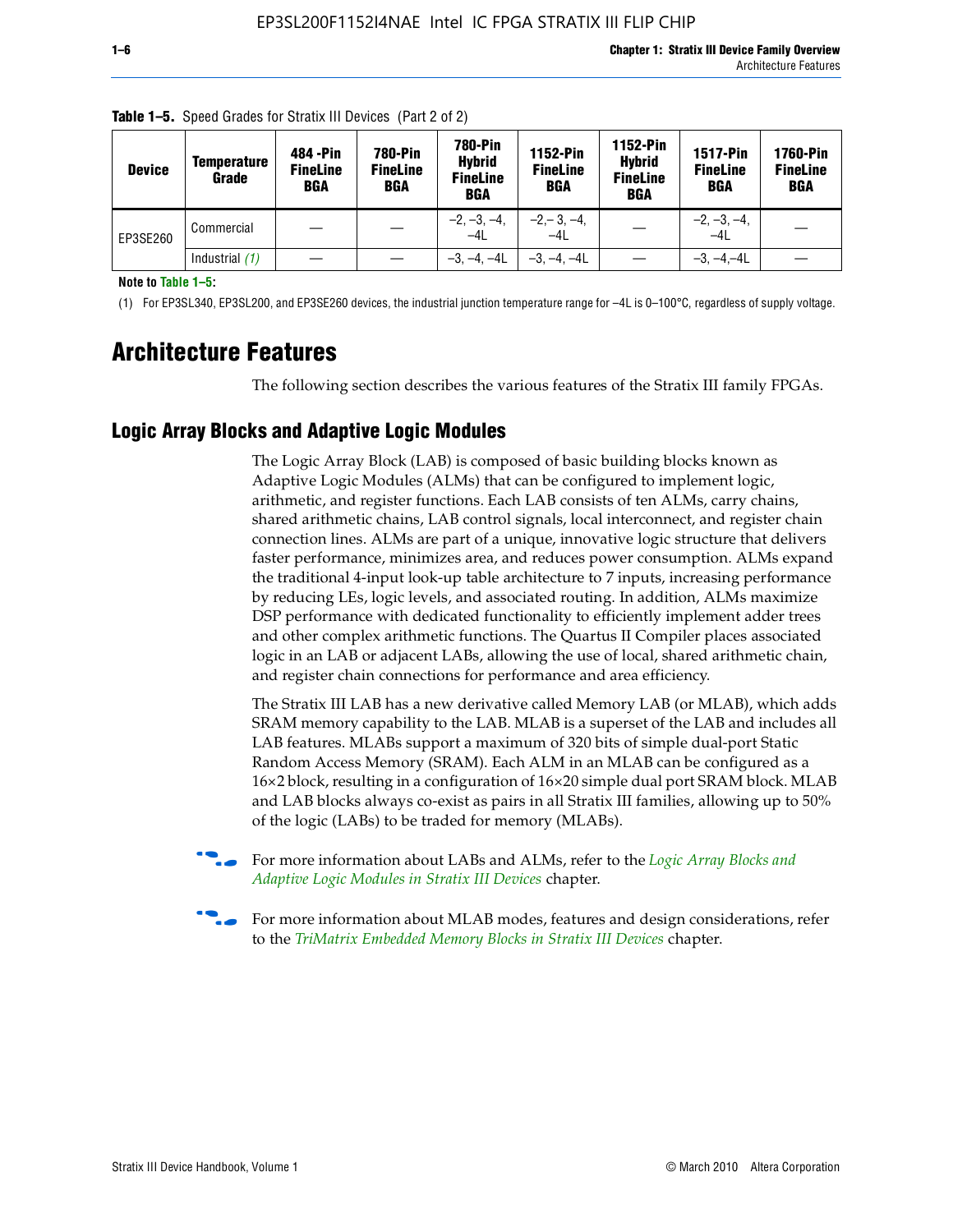#### **MultiTrack Interconnect**

In the Stratix III architecture, connections between ALMs, TriMatrix memory, DSP blocks, and device I/O pins are provided by the MultiTrack interconnect structure with DirectDrive technology. The MultiTrack interconnect consists of continuous, performance-optimized row and column interconnects that span fixed distances. A routing structure with fixed length resources for all devices allows predictable and repeatable performance when migrating through different device densities. The MultiTrack interconnect provides 1-hop connection to 34 adjacent LABs, 2-hop connections to 96 adjacent LABs and 3-hop connections to 160 adjacent LABs.

DirectDrive technology is a deterministic routing technology that ensures identical routing resource usage for any function regardless of placement in the device. The MultiTrack interconnect and DirectDrive technology simplify the integration stage of block-based designing by eliminating the reoptimization cycles that typically follow design changes and additions. The Quartus II Compiler also automatically places critical design paths on faster interconnects to improve design performance.

#### **For more information, refer to the** *[MultiTrack Interconnect in Stratix III Devices](http://www.altera.com/literature/hb/stx3/stx3_siii51003.pdf)* **chapter.**

#### **TriMatrix Embedded Memory Blocks**

TriMatrix embedded memory blocks provide three different sizes of embedded SRAM to efficiently address the needs of Stratix III FPGA designs. TriMatrix memory includes the following blocks:

- 320-bit MLAB blocks optimized to implement filter delay lines, small FIFO buffers, and shift registers
- 9-Kbit M9K blocks that can be used for general purpose memory applications
- 144-Kbit M144K blocks that are ideal for processor code storage, packet and video frame buffering

Each embedded memory block can be independently configured to be a single- or dual-port RAM, ROM, or shift register via the Quartus II MegaWizard™ Plug-In Manager. Multiple blocks of the same type can also be stitched together to produce larger memories with minimal timing penalty. TriMatrix memory provides up to 16,272 Kbits of embedded SRAM at up to 600 MHz operation.

For more information about TriMatrix memory blocks, modes, features, and design considerations, refer to the *[TriMatrix Embedded Memory Blocks in Stratix III Devices](http://www.altera.com/literature/hb/stx3/stx3_siii51004.pdf)* chapter.

#### **DSP Blocks**

Stratix III devices have dedicated high-performance digital signal processing (DSP) blocks optimized for DSP applications requiring high data throughput. Stratix III devices provide you with the ability to implement various high-performance DSP functions easily. Complex systems such as WiMAX, 3GPP WCDMA, CDMA2000, voice over Internet Protocol (VoIP), H.264 video compression, and high-definition television (HDTV) require high-performance DSP blocks to process data. These system designs typically use DSP blocks to implement finite impulse response (FIR) filters, complex FIR filters, infinite impulse response (IIR) filters, fast Fourier transform (FFT) functions, and discrete cosine transform (DCT) functions.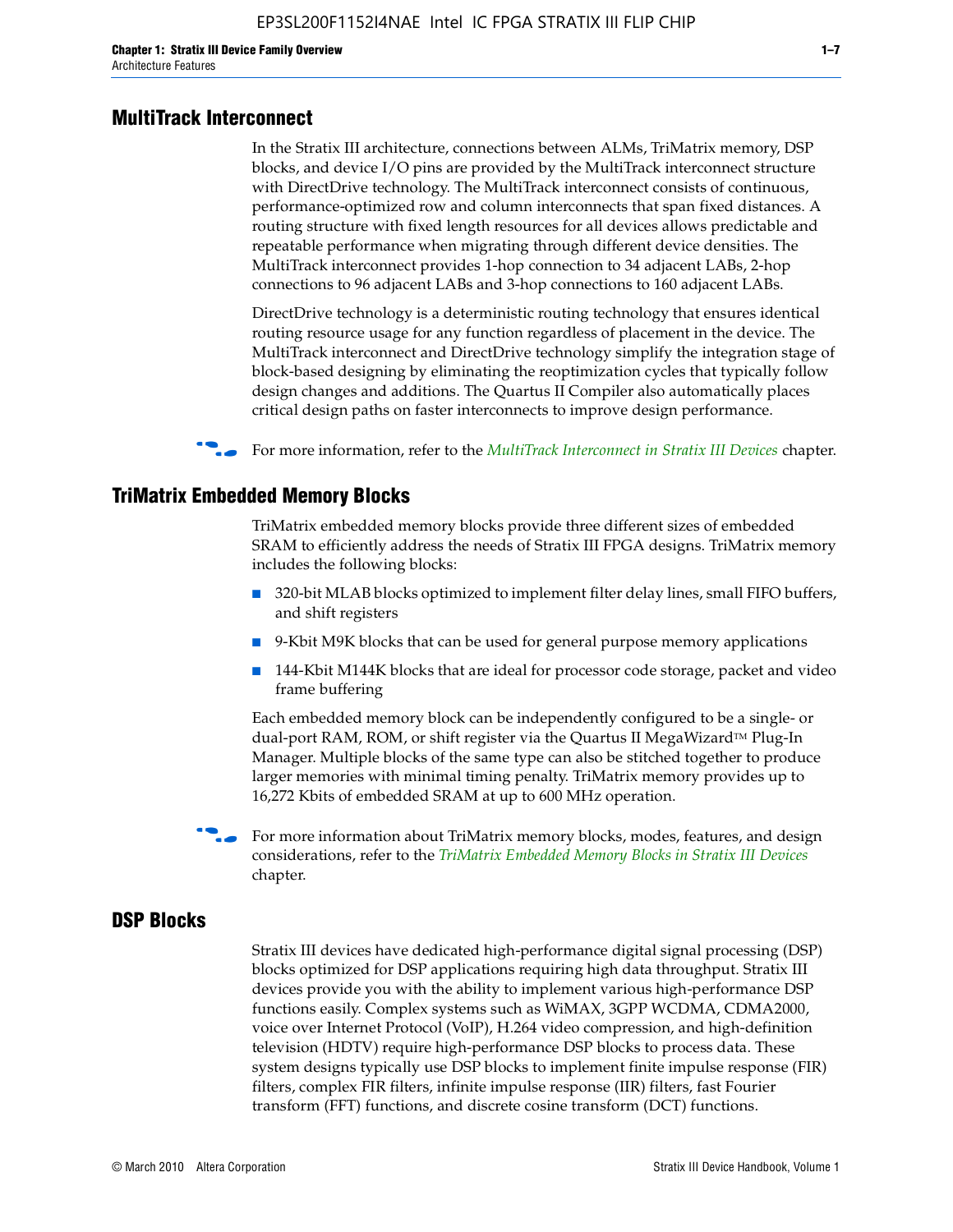Stratix III devices have up to 112 DSP blocks. The architectural highlights of the Stratix III DSP block are the following:

- High-performance, power optimized, fully pipelined multiplication operations
- Native support for 9-bit, 12-bit, 18-bit, and 36-bit word lengths
- Native support for 18-bit complex multiplications
- Efficient support for floating point arithmetic formats (24-bit for Single Precision and 53-bit for Double Precision)
- Signed and unsigned input support
- Built-in addition, subtraction, and accumulation units to efficiently combine multiplication results
- Cascading 18-bit input bus to form tap-delay lines
- Cascading 44-bit output bus to propagate output results from one block to the next block
- Rich and flexible arithmetic rounding and saturation units
- Efficient barrel shifter support
- Loopback capability to support adaptive filtering

DSP block multipliers can optionally feed an adder/subtractor or accumulator in the block depending on user configuration. This option saves ALM routing resources and increases performance, because all connections and blocks are inside the DSP block. Additionally, the DSP Block input registers can efficiently implement shift registers for FIR filter applications, and the Stratix III DSP blocks support rounding and saturation. The Quartus II software includes megafunctions that control the mode of operation of the DSP blocks based on user parameter settings.

f For more information, refer to the *[DSP Blocks in Stratix III Devices](http://www.altera.com/literature/hb/stx3/stx3_siii51005.pdf)* chapter.

#### **Clock Networks and PLLs**

Stratix III devices provide dedicated Global Clock Networks (GCLKs), Regional Clock Networks (RCLKs), and Periphery Clock Networks (PCLKs). These clocks are organized into a hierarchical clock structure that provides up to 104 unique clock domains (16 GCLK + 88 RCLK) within the Stratix III device and allows for up to 38 (16 GCLK + 22 RCLK) unique GCLK/RCLK clock sources per device quadrant.

Stratix III devices deliver abundant PLL resources with up to 12 PLLs per device and up to 10 outputs per PLL. Every output can be independently programmed, creating a unique, customizable clock frequency. Inherent jitter filtration and fine granularity control over multiply, divide ratios, and dynamic phase-shift reconfiguration provide the high-performance precision required in today's high-speed applications. Stratix III PLLs are feature rich, supporting advanced capabilities such as clock switchover, reconfigurable phase shift, PLL reconfiguration, and reconfigurable bandwidth. PLLs can be used for general-purpose clock management supporting multiplication, phase shifting, and programmable duty cycle. Stratix III PLLs also support external feedback mode, spread-spectrum input clock tracking, and post-scale counter cascading.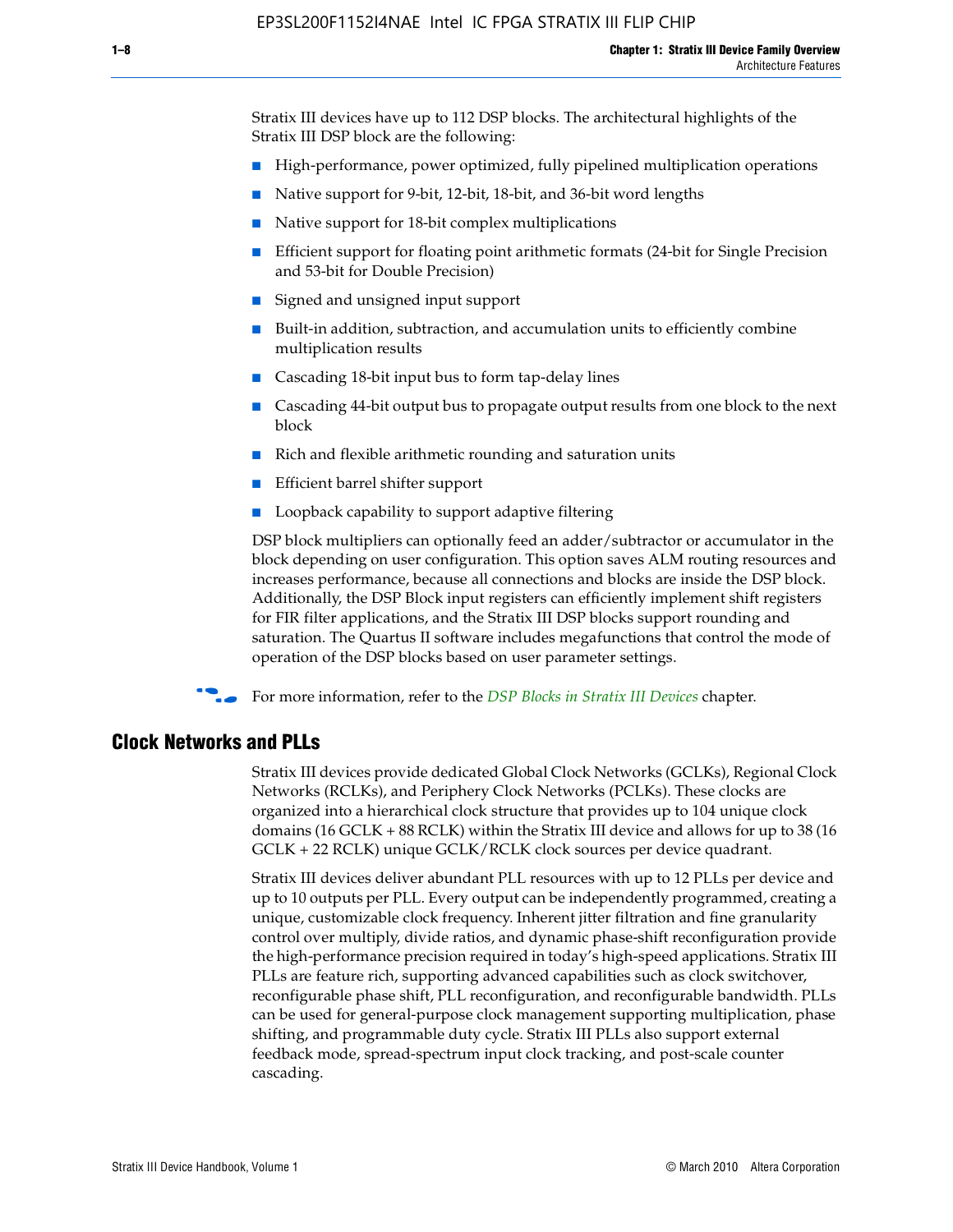f For more information, refer to the *[Clock Networks and PLLs in Stratix III Devices](http://www.altera.com/literature/hb/stx3/stx3_siii51006.pdf)* chapter.

# **I/O Banks and I/O Structure**

Stratix III devices contain up to 24 modular I/O banks, each of which contains 24, 32, 36, 40, or 48 I/Os. This modular bank structure improves pin efficiency and eases device migration. The I/O banks contain circuitry to support external memory interfaces at speeds up to 533 MHz and high-speed differential I/O interfaces meeting up to 1.6 Gbps performance. It also supports high-speed differential inputs and outputs running at speeds up to 800 MHz.

Stratix III devices support a wide range of industry I/O standards, including single-ended, voltage referenced single-ended, and differential I/O standards. The Stratix III I/O supports programmable bus hold, programmable pull-up resistor, programmable slew rate, programmable drive strength, programmable output delay control, and open-drain output. Stratix III devices also support on-chip series  $(R<sub>s</sub>)$  and on-chip parallel  $(R_T)$  termination with auto calibration for single-ended I/O standards and on-chip differential termination  $(R_D)$  for LVDS I/O standards on Left/Right I/O banks. Dynamic OCT is also supported on bi-directional I/O pins in all I/O banks.

**For more information, refer to the** *[Stratix III Device I/O Features](http://www.altera.com/literature/hb/stx3/stx3_siii51007.pdf)* **chapter.** 

# **External Memory Interfaces**

The Stratix III I/O structure has been completely redesigned to provide flexibility and enable high-performance support for existing and emerging external memory standards such as DDR, DDR2, DDR3, QDR II, QDR II+, and RLDRAM II at frequencies of up to 533 MHz.

Packed with features such as dynamic on-chip termination, trace mismatch compensation, read/write leveling, half-rate registers, and 4-to 36-bit programmable DQ group widths, Stratix III I/Os supply the built-in functionality required for rapid and robust implementation of external memory interfaces. Double data-rate support is found on all sides of the Stratix III device. Stratix III devices provide an efficient architecture to quickly and easily fit wide external memory interfaces exactly where you want them.

A self-calibrating soft IP core (ALTMEMPHY), optimized to take advantage of the Stratix III device I/O, along with the Quartus II timing analysis tool (TimeQuest), provide the total solution for the highest reliable frequency of operation across process voltage and temperature.

f For more information about external memory interfaces, refer to the *[External Memory](http://www.altera.com/literature/hb/stx3/stx3_siii51008.pdf)  [Interfaces in Stratix III Devices](http://www.altera.com/literature/hb/stx3/stx3_siii51008.pdf)* chapter.

#### **High-Speed Differential I/O Interfaces with DPA**

Stratix III devices contain dedicated circuitry for supporting differential standards at speeds up to 1.6 Gbps. The high-speed differential I/O circuitry supports the following high-speed I/O interconnect standards and applications: Utopia IV, SPI-4.2, SFI-4, 10 Gigabit Ethernet XSBI, Rapid I/O, and NPSI. Stratix III devices support 2×, 4×, 6×, 7×, 8×, and 10× SERDES modes for high-speed differential I/O interfaces and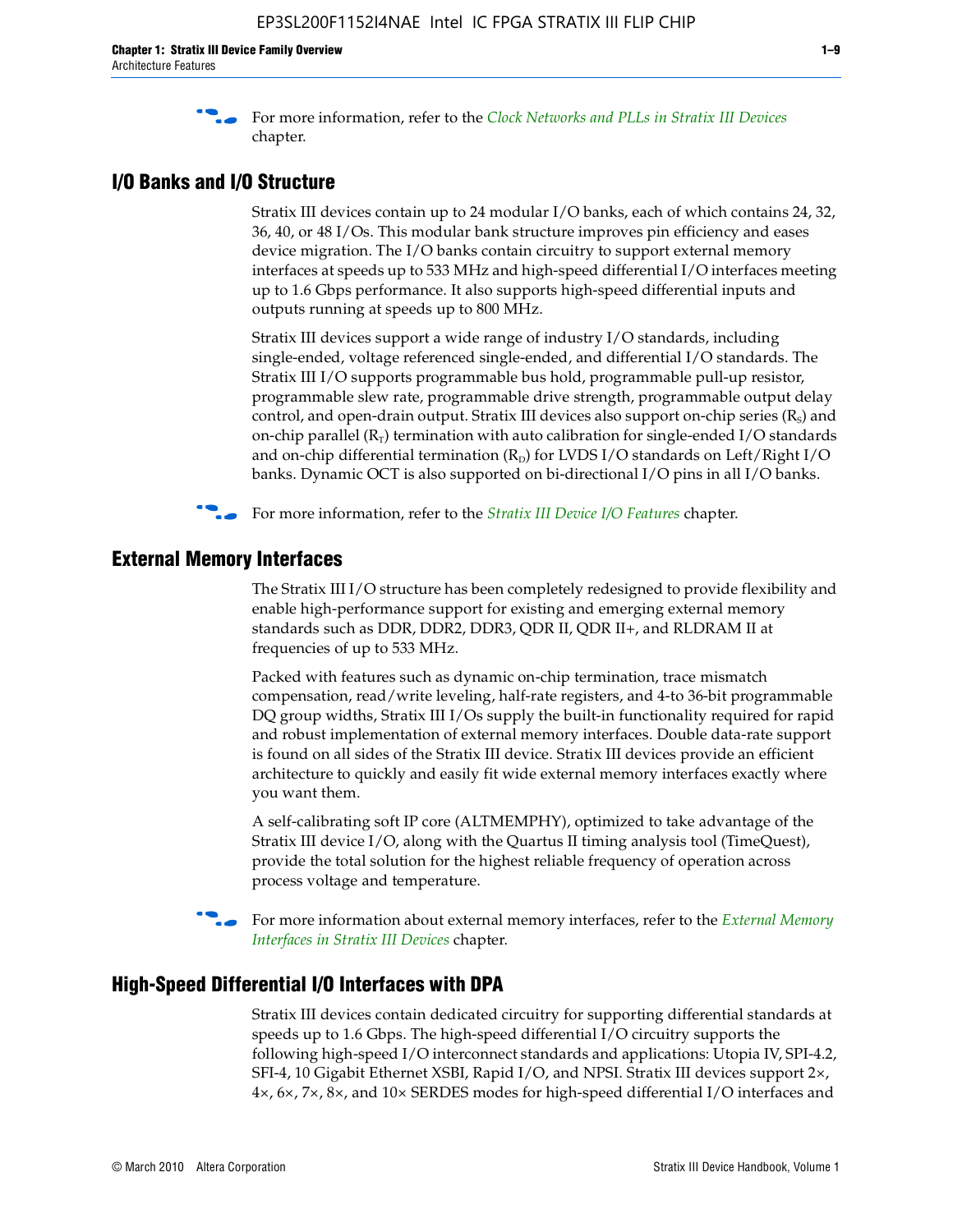4×, 6×, 7×, 8×, and 10× SERDES modes when using the dedicated DPA circuitry. DPA minimizes bit errors, simplifies PCB layout and timing management for high-speed data transfer, and eliminates channel-to-channel and channel-to-clock skew in high-speed data transmission systems. Soft CDR can also be implemented, enabling low-cost 1.6-Gbps clock embedded serial links.

Stratix III devices have the following dedicated circuitry for high-speed differential I/O support:

- Differential I/O buffer
- Transmitter serializer
- Receiver deserializer
- Data realignment
- Dynamic phase aligner (DPA)
- Soft CDR functionality
- Synchronizer (FIFO buffer)
- PLLs

**For more information, refer to the** *High Speed Differential I/O Interfaces with DPA in [Stratix III Devices](http://www.altera.com/literature/hb/stx3/stx3_siii51009.pdf)* chapter.

#### **Hot Socketing and Power-On Reset**

Stratix III devices are hot-socketing compliant. Hot socketing is also known as hot plug-in or hot swap, and power sequencing support without the use of any external devices. Robust on-chip hot-socketing and power-sequencing support ensures proper device operation independent of the power-up sequence. You can insert or remove a Stratix III board in a system during system operation without causing undesirable effects to the running system bus or the board that was inserted into the system.

The hot-socketing feature makes it easier to use Stratix III devices on PCBs that also contain a mixture of 3.3-V, 3.0-V, 2.5-V, 1.8-V, 1.5-V, and 1.2-V devices. With the Stratix III hot socketing feature, you do not need to ensure a specific power-up sequence for each device on the board.

f For more information, refer to the *[Hot Socketing and Power-On Reset in Stratix III](http://www.altera.com/literature/hb/stx3/stx3_siii51010.pdf)  [Device](http://www.altera.com/literature/hb/stx3/stx3_siii51010.pdf)s* chapter.

#### **Configuration**

Stratix III devices are configured using one of the following four configuration schemes:

- Fast passive parallel (FPP)
- Fast active serial (AS)
- Passive serial (PS)
- Joint Test Action Group (JTAG)

All configuration schemes use either an external controller (for example, a  $MAX<sup>®</sup>$  II device or microprocessor), a configuration device, or a download cable.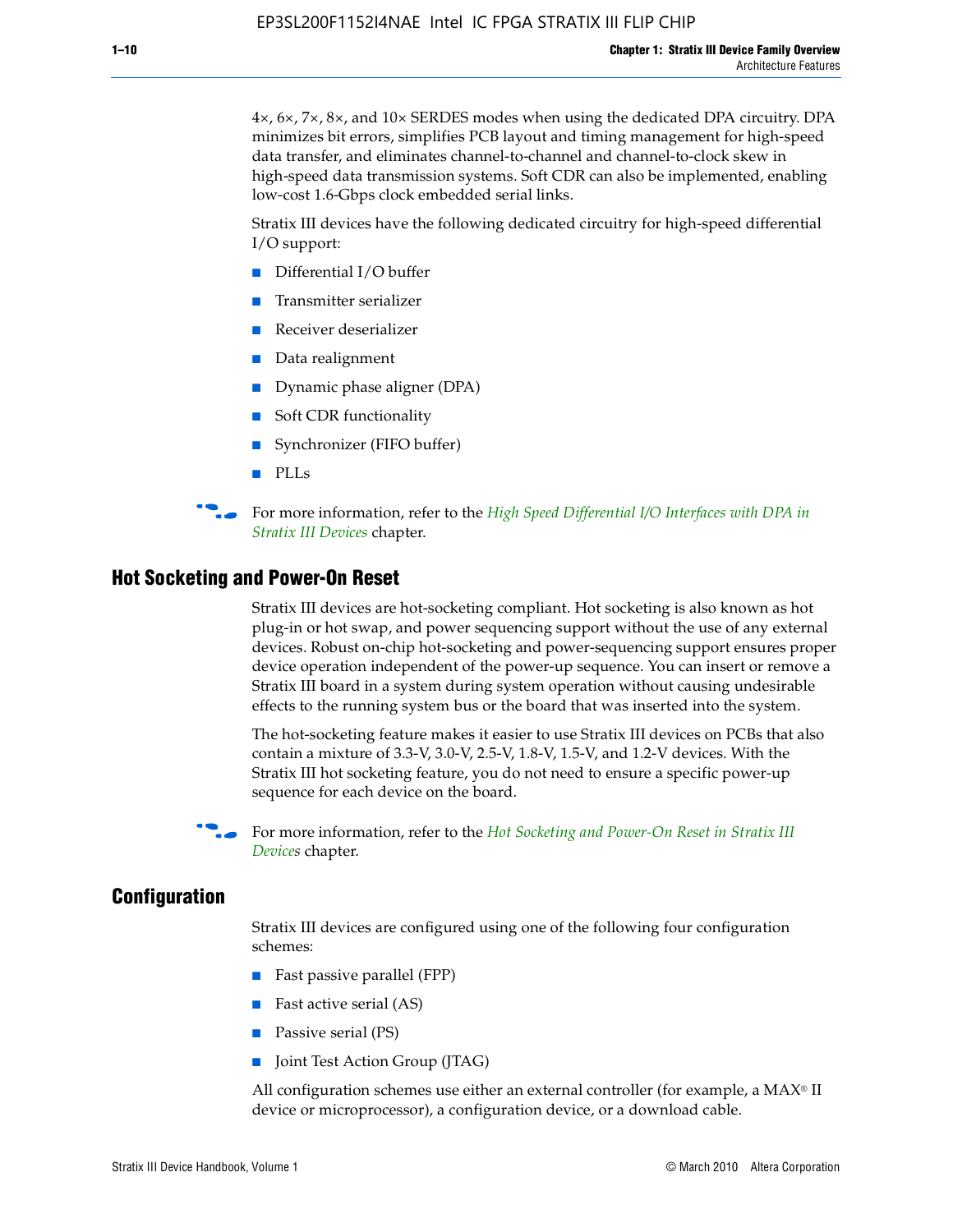Stratix III devices support configuration data decompression, which saves configuration memory space and time. This feature allows you to store compressed configuration data in configuration devices or other memory and transmit this compressed bitstream to Stratix III devices. During configuration, the Stratix III device decompresses the bitstream in real time and programs its SRAM cells.

Stratix III devices support decompression in the FPP when using a MAX II device/microprocessor plus flash, fast AS, and PS configuration schemes. The Stratix III decompression feature is not available in the FPP when using the enhanced configuration device and JTAG configuration schemes.

For more information, refer to the *[Configuring Stratix III Devices](http://www.altera.com/literature/hb/stx3/stx3_siii51011.pdf)* chapter.

## **Remote System Upgrades**

Stratix III devices feature remote system upgrade capability, allowing error-free deployment of system upgrades from a remote location securely and reliably. Soft logic (either the Nios embedded processor or user logic) implemented in a Stratix III device can download a new configuration image from a remote location, store it in configuration memory, and direct the dedicated remote system upgrade circuitry to initiate a reconfiguration cycle. The dedicated circuitry performs error detection during and after the configuration process, and can recover from an error condition by reverting back to a safe configuration image, and provides error status information. This dedicated remote system upgrade circuitry is unique to Stratix series FPGAs and helps to avoid system downtime.



**For more information, refer to the** *[Remote System Upgrades with Stratix III Devices](http://www.altera.com/literature/hb/stx3/stx3_siii51012.pdf)* chapter.

## **IEEE 1149.1 (JTAG) Boundary-Scan Testing**

Stratix III devices support the JTAG IEEE Std. 1149.1 specification. The Boundary-Scan Test (BST) architecture offers the capability to test pin connections without using physical test probes and capture functional data while a device is operating normally. Boundary-scan cells in the Stratix III device can force signals onto pins or capture data from pin or logic array signals. Forced test data is serially shifted into the boundary-scan cells. Captured data is serially shifted out and externally compared to expected results. In addition to BST, you can use the IEEE Std. 1149.1 controller for Stratix III device in-circuit reconfiguration (ICR).

For more information, refer to the *IEEE 1149.1 (JTAG) Boundary Scan Testing in [Stratix III Devices](http://www.altera.com/literature/hb/stx3/stx3_siii51013.pdf)* chapter.

## **Design Security**

Stratix III devices are high-density, high-performance FPGAs with support for 256-bit volatile and non-volatile security keys to protect designs against copying, reverse engineering, and tampering. Stratix III devices have the ability to decrypt a configuration bitstream using the Advanced Encryption Standard (AES) algorithm, an industry standard encryption algorithm that is FIPS-197 certified and requires a 256-bit security key.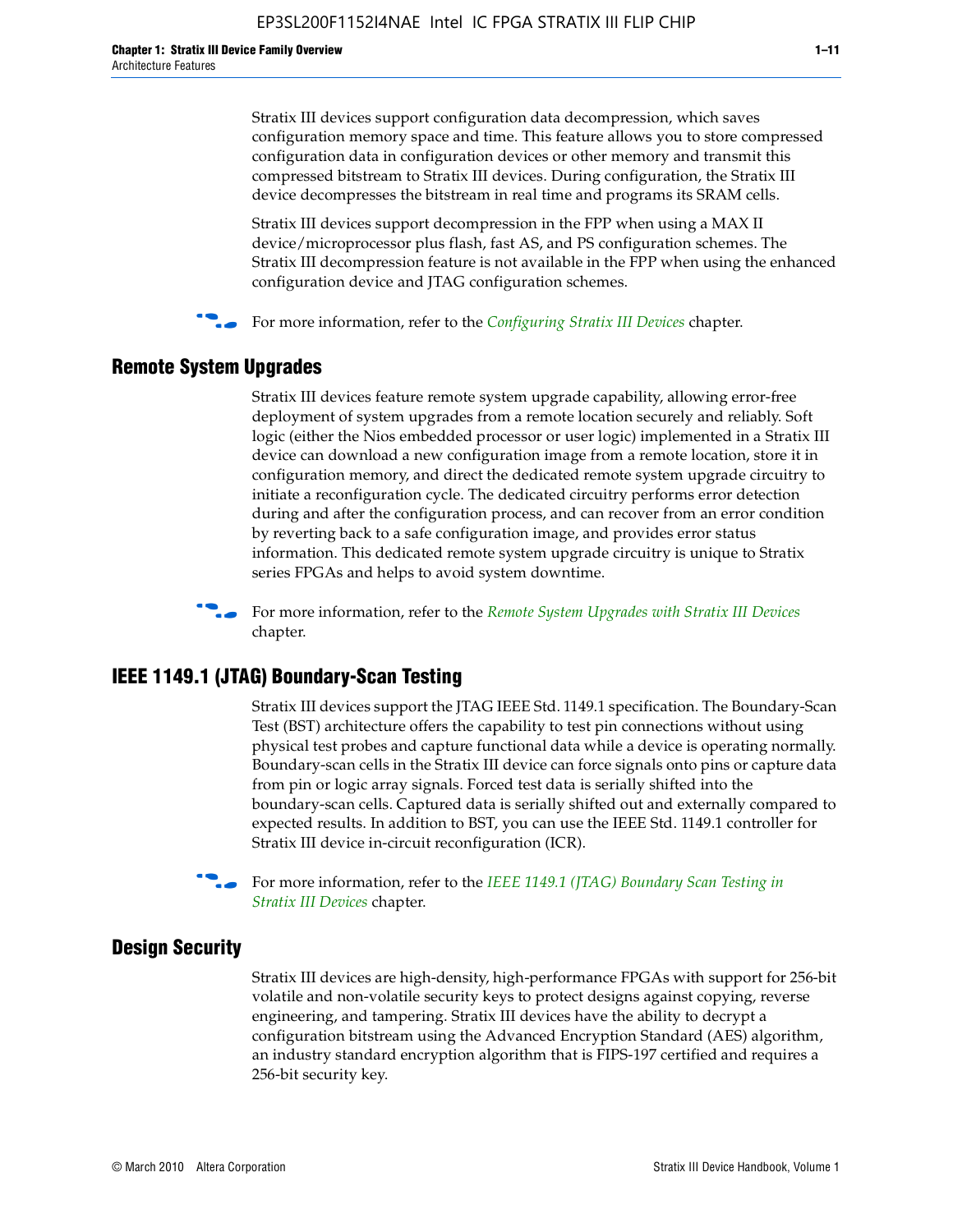The design security feature is available when configuring Stratix III FPGAs using the fast passive parallel (FPP) configuration mode with an external host (such as a MAX II device or microprocessor), or when using fast active serial (AS) or passive serial (PS) configuration schemes.

f For more information about the design security feature, refer to the *[Design Security in](http://www.altera.com/literature/hb/stx3/stx3_siii51014.pdf)  [Stratix III Devices](http://www.altera.com/literature/hb/stx3/stx3_siii51014.pdf)* chapter.

#### **SEU Mitigation**

Stratix III devices have built-in error detection circuitry to detect data corruption due to soft errors in the configuration random-access memory (CRAM) cells. This feature allows all CRAM contents to be read and verified continuously during user mode operation to match a configuration-computed CRC value. The enhanced CRC circuit and frame-based configuration architecture allows detection and location of multiple, single, and adjacent bit errors which, in conjunction with a soft circuit supplied as a reference design, allows don't-care soft errors in the CRAM to be ignored during device operation. This provides a steep decrease in the effective soft error rate, increasing system reliability.

On-chip memory block SEU mitigation is also offered using the ninth bit and a configurable megafunction in the Quartus II software for MLAB and M9K blocks while the M144K memory blocks have built-in error correction code (ECC) circuitry.

For more information about the dedicated error detection circuitry, refer to the *SEU [Mitigation in Stratix III Devices](http://www.altera.com/literature/hb/stx3/stx3_siii51015.pdf)* chapter.

#### **Programmable Power**

Stratix III delivers Programmable Power, the only FPGA with user programmable power options balancing today's power and performance requirements. Stratix III devices utilize the most advanced power-saving techniques, including a variety of process, circuit, and architecture optimizations and innovations. In addition, user controllable power reduction techniques provide an optimal balance of performance and power reduction specific for each design configured into the Stratix III FPGA. The Quartus II software (starting from version 6.1) automatically optimizes designs to meet the performance goals while simultaneously leveraging the programmable power-saving options available in the Stratix III FPGA without the need for any changes to the design flow.

For more information about Programmable Power in Stratix III devices, refer to the following documents:

- *[Programmable Power and Temperature Sensing Diode in Stratix III Devices](http://www.altera.com/literature/hb/stx3/stx3_siii51016.pdf)* chapter
- *[AN 437: Power Optimization in Stratix III FPGAs](http://www.altera.com/literature/an/AN437.pdf)*
- *[Stratix III Programmable Power White Paper](http://www.altera.com/literature/wp/wp-01006.pdf)*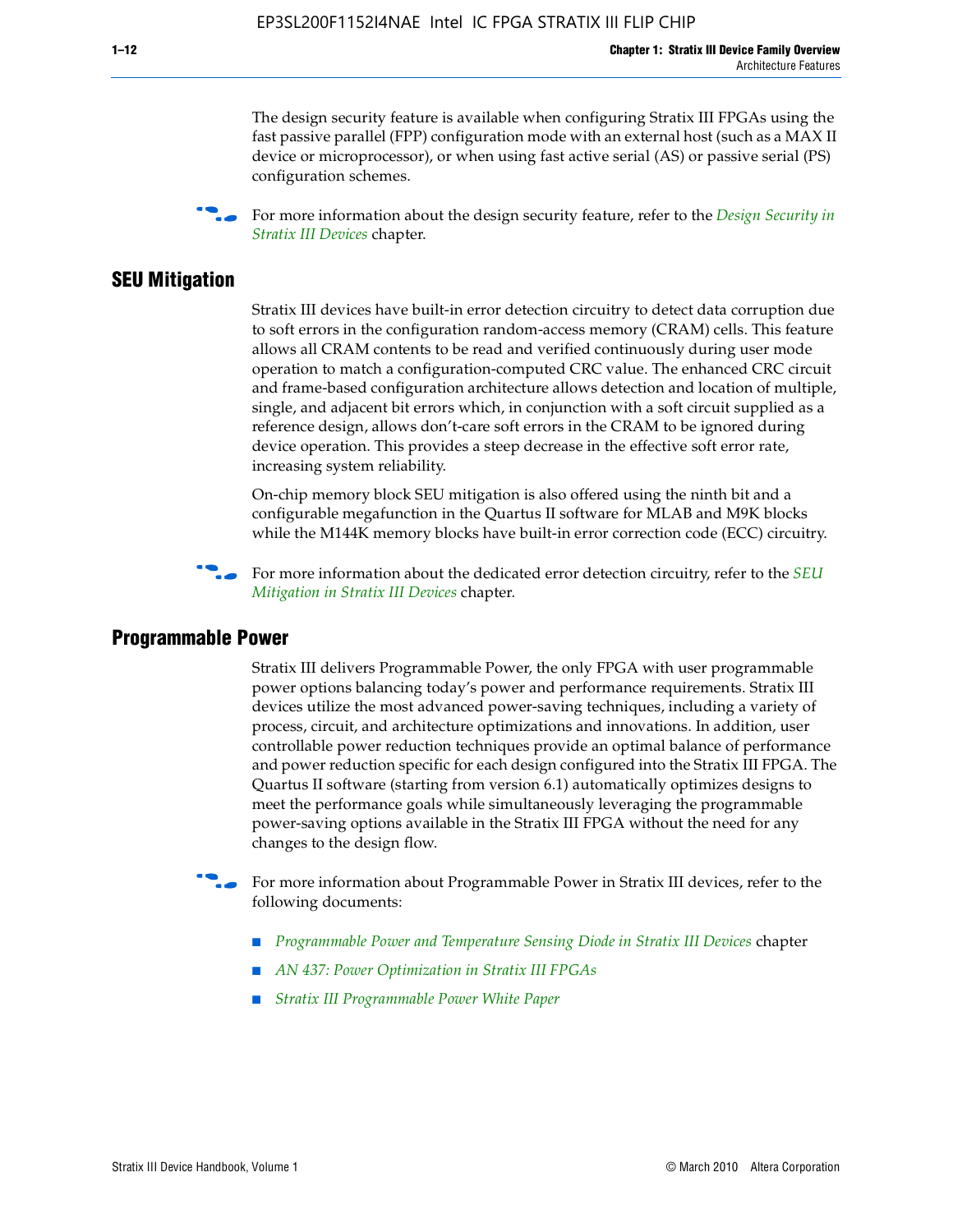# **Signal Integrity**

Stratix III devices simplify the challenge of signal integrity through a number of chip, package, and board level enhancements to enable efficient high-speed data transfer into and out of the device. These enhancements include:

- 8:1:1 user I/O/Gnd/V<sub>cc</sub> ratio to reduce the loop inductance in the package
- Dedicated power supply for each I/O bank, limit of I/Os is 24 to 48 I/Os per bank, to help limit simultaneous switching noise
- Programmable slew-rate support with up to four settings to match desired I/O standard, control noise, and overshoot
- Programmable output-current drive strength support with up to six settings to match desired I/O standard performance
- Programmable output-delay support to control rise/fall times and adjust duty cycle, compensate for skew, and reduce simultaneous switching outputs (SSO) noise
- Dynamic OCT with auto calibration support for series and parallel OCT and differential OCT support for LVDS I/O standard on the left/right banks
- For mor[e](http://www.altera.com/literature/hb/qts/quartusii_handbook.pdf) information about SI support in the Quartus II software, refer to the *[Quartus II Handbook](http://www.altera.com/literature/hb/qts/quartusii_handbook.pdf)*.

For more information about how to use the various configuration, PLL, external memory interfaces, I/O, high-speed differential I/O, power, and JTAG pins, refer to the *[Stratix III Device Family Pin Connection Guidelines](http://www.altera.com/literature/dp/stx3/PCG-01004.pdf)*.

# **Reference and Ordering Information**

The following section describes Stratix III device software support and ordering information.

## **Software Support**

Stratix III devices are supported by the Altera Quartus II design software, version 6.1 and later, which provides a comprehensive environment for system-on-a-programmable-chip (SOPC) design. The Quartus II software includes HDL and schematic design entry, compilation and logic synthesis, full simulation and advanced timing analysis, SignalTap® II logic analyzer, and device configuration.

**For more information about the [Quartus II](http://www.altera.com/literature/hb/qts/quartusii_handbook.pdf) software features, refer to the** *Quartus II* **<b>Fig. 7** *[Handbook](http://www.altera.com/literature/hb/qts/quartusii_handbook.pdf)*.

The Quartus II software supports a variety of operating systems. The specific operating system for the Quartus II software can be obtained from the Quartus II **Readme.txt** file or the *[Operating System Support](http://www.altera.com/support/software/os_support/oss-index.html)* section of the Altera website. It also supports seamless integration with industry-leading EDA tools through the NativeLink® interface.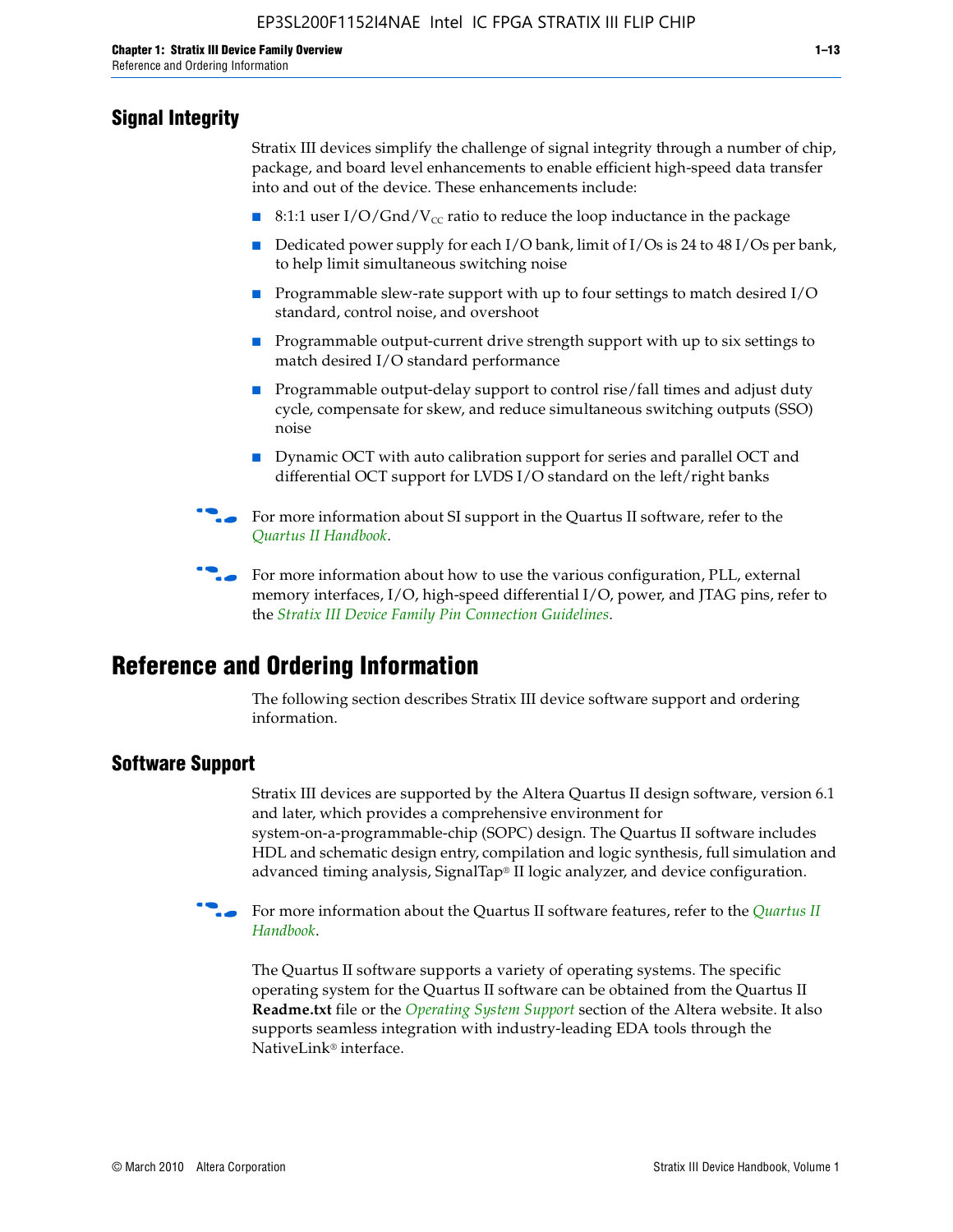# **Ordering Information**

Figure 1–1 shows the ordering codes for Stratix III devices.

For more information about a specific package, refer to the *Stratix III Device Package [Information](http://www.altera.com/literature/hb/stx3/stx3_siii51017.pdf)* chapter.





# **[C](http://www.altera.com/literature/hb/stx3/stx3_siii51012.pdf)hapter Revision History**

Table 1–6 lists the revision history for this chapter.

| <b>Table 1–6.</b> Chapter Revision History (Part 1 of 2) |  |  |  |  |  |
|----------------------------------------------------------|--|--|--|--|--|
|----------------------------------------------------------|--|--|--|--|--|

| <b>Date</b>       | <b>Version</b> | <b>Changes Made</b>                                          |
|-------------------|----------------|--------------------------------------------------------------|
|                   |                | Updated for the Quartus II software version 9.1 SP2 release: |
| <b>March 2010</b> | 1.8            | <b>u</b> Updated Table $1-2$ .                               |
|                   |                | ■ Updated "I/O Banks and I/O Structure" section.             |
| May 2009          | 1.7            | Updated "Software" and "Signal Integrity" sections.          |
|                   |                | Updated "Features" section.                                  |
| February 2009     | 1.6            | <b>u</b> Updated Table $1-1$ .                               |
|                   |                | Removed "Referenced Documents" section.                      |
|                   |                | ■ Updated "Features" section.                                |
| October 2008      | 1.5            | ■ Updated Table 1–1 and Table 1–5.                           |
|                   |                | <b>Updated New Document Format.</b>                          |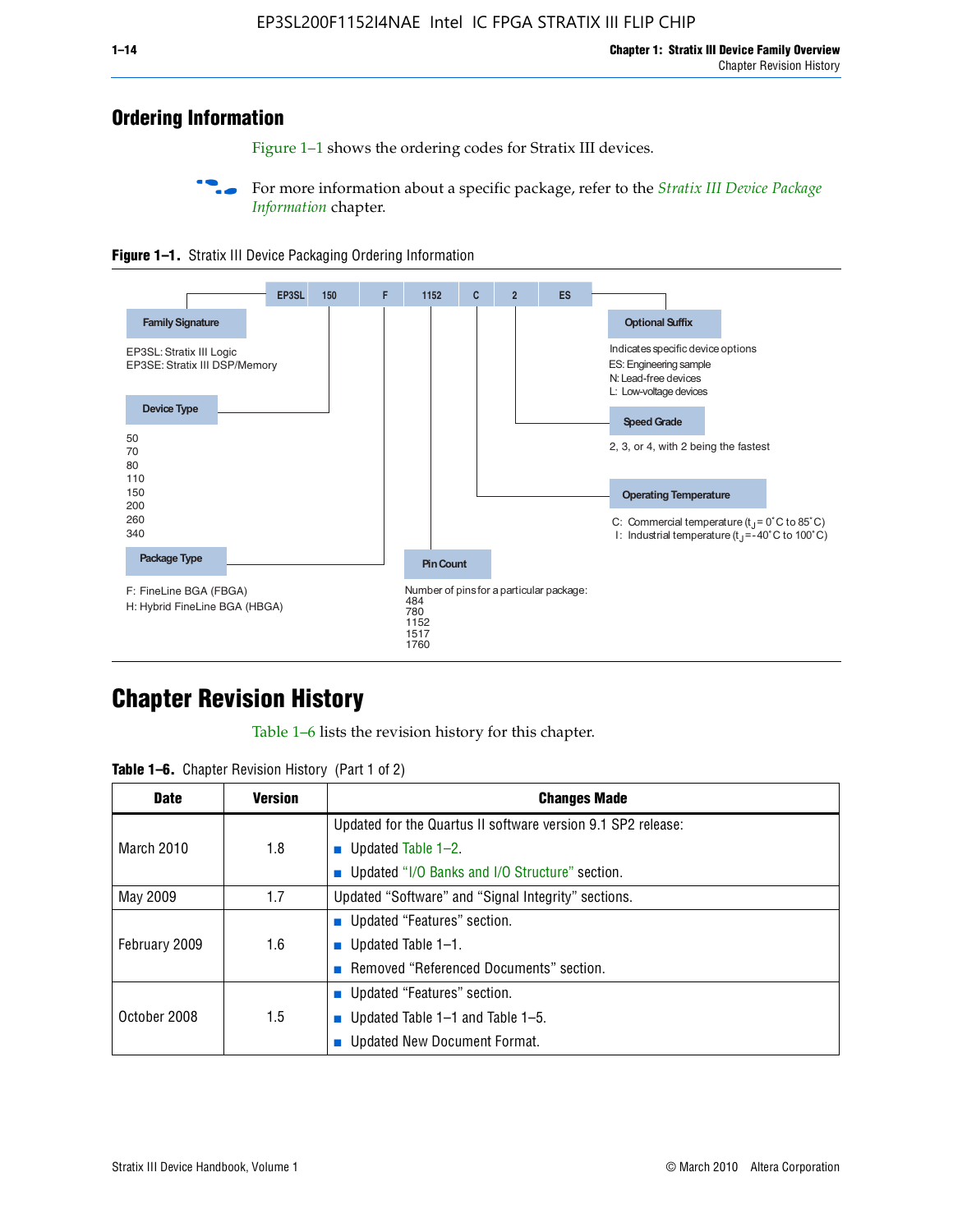| <b>Date</b>   | <b>Version</b> | <b>Changes Made</b>                                                                             |
|---------------|----------------|-------------------------------------------------------------------------------------------------|
|               |                | <b>Updated "Introduction".</b>                                                                  |
|               |                | Updated Table 1-1.                                                                              |
| May 2008      | 1.4            | ■ Updated Table $1-2$ .                                                                         |
|               |                | Added Table 1-5.                                                                                |
|               |                | Updated "Reference and Ordering Information".                                                   |
|               |                | ■ Updated package type information in Figure $1-1$ .                                            |
| November 2007 | 1.3            | ■ Updated Table $1-1$ .                                                                         |
|               |                | $\blacksquare$ Updated Table 1-2.                                                               |
|               |                | ■ Minor typo fixes.                                                                             |
| October 2007  | 1.2            | Added Table 1-4.                                                                                |
|               |                | Added section "Referenced Documents".                                                           |
|               |                | Added live links for references.                                                                |
| May 2007      | 1.1            | Minor formatting changes, fixed PLL numbers and ALM, LE and MLAB bit counts in<br>Table $1-1$ . |
| November 2006 | 1.0            | Initial Release.                                                                                |